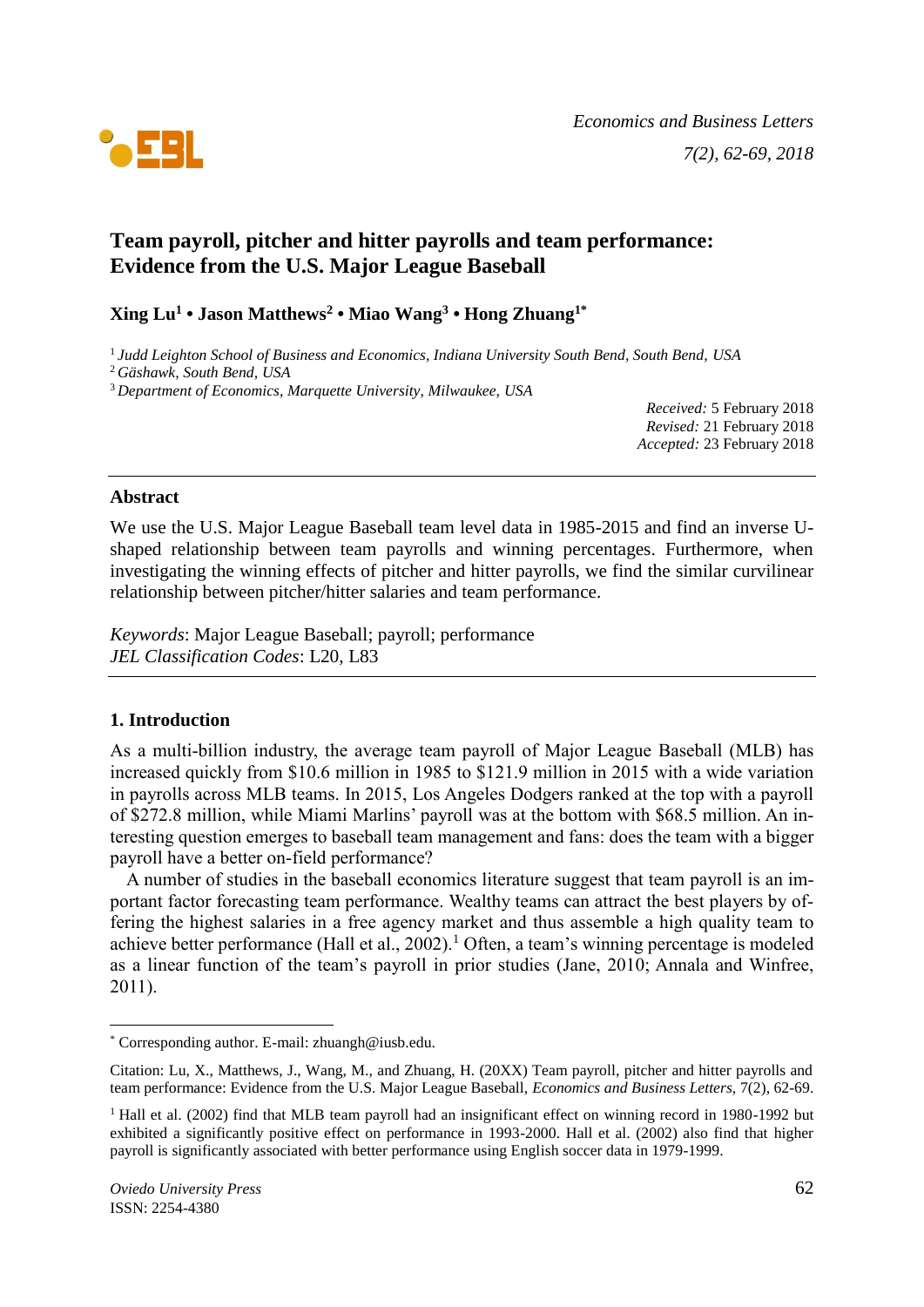However, teams with largest payrolls do not always have the highest winning percentages. Unequal distribution of salaries resulted from some 'star' players receiving a significant portion of the payroll may discourage other players to provide effort and therefore undermines the overall team performance. Empirical studies by Wiseman and Chatterjee (2003), Jane (2010), and Annala and Winfree (2011) indicate a negative relationship between payroll inequality and winning percentages. Furthermore, similar to the idea of a backward-bending labor supply curve, initially players are willing to work harder for extra compensation at the low income level and thus the team performs better on field. However, when income continues to rise, the income effect might dominate the substitution effect that players would choose more leisure and thus, less effort, thereby weakening team performance (Scott et al., 2005). In this sense, the payroll– performance relationship may not be strictly linear even after controlling for within-team payroll disparity.

Our paper studies the relationship between MLB team payrolls and team performance and it contributes to the literature in two ways. First, we re-examine the baseball payroll-performance relationship in a non-linear setting and also take into account that team payrolls are potentially endogenous, both of which have not been addressed in prior studies. We attempt to shed light on baseball club management by providing better insights on the influence of team spending on winning percentages. Second, we estimate the winning effects of pitcher and hitter salaries to explore the possible differential effects of defensive and offensive capacities on team performance. Our paper is among the first ones to provide evidence on differential effects of payment to defensive and offensive capacities on team performance that contributes to team management.

Using data on 31 MLB teams in the U.S. over 1985-2015, we find an inverse U-shaped relationship between team payrolls and team performance after controlling for endogeneity as well as team and time fixed effects. A similar hump relationship between payroll and team performance is also observed among pitchers and hitters.

#### **2. Methods**

We estimate the effect of payroll of team *i* in year *t* on MLB team performance as follows:

$$
Win\_percentage_{it} = \beta_0 + \beta_1 Payroll_{it} + \beta_2 Payroll_{it} + \beta_3 Gini_{it} + \delta_i + \gamma_t + \varepsilon_{it} \tag{1}
$$

where *Win\_percentage*<sup>*it*</sup> is the percentage of winning games over total games played in a season; *Payroll<sub>it</sub>* is the sum of all players' salaries in millions of dollars deflated by consumer price index (CPI);  $Payroll<sup>2</sup><sub>it</sub>$ , the squared team payroll, is included to explore the possible curvilinear relationship between a team's payroll and its performance; *Giniit* is the Gini coefficient measuring the disparity of team salary distribution. We also control for team specific fixed effects,  $\delta_i$ , and year fixed effects,  $\gamma_t$ . Lastly,  $\varepsilon_{it}$  is the random error.

The variable *Payroll* is potentially endogenous as there might be two-way causality between team payrolls and team performance. Higher payrolls can lead to a team of better talents which increases the potential to win. When teams win more, they tend to generate more revenue (Scully, 1974; Bradbury, 2010). As club owners have access to more financial capital, they might be willing to pay more to attract talented players or retain current outstanding free agents in order to maintain their competitiveness. Furthermore, the findings in Hall et al. (2002) that team performance Granger causes wages using the MLB data over 1980 – 2000 also suggest the possible causality from performance to payroll. To address the potential endogeneity concern, we follow Jewell and Molina (2004) and include mean team age, the squared mean team age, market size proxied by the metropolitan population where the team is located, and a dummy variable for whether the team plays in the National League as instruments for the team payroll. The use of mean team age and its squared term is consistent with the Mincer-type

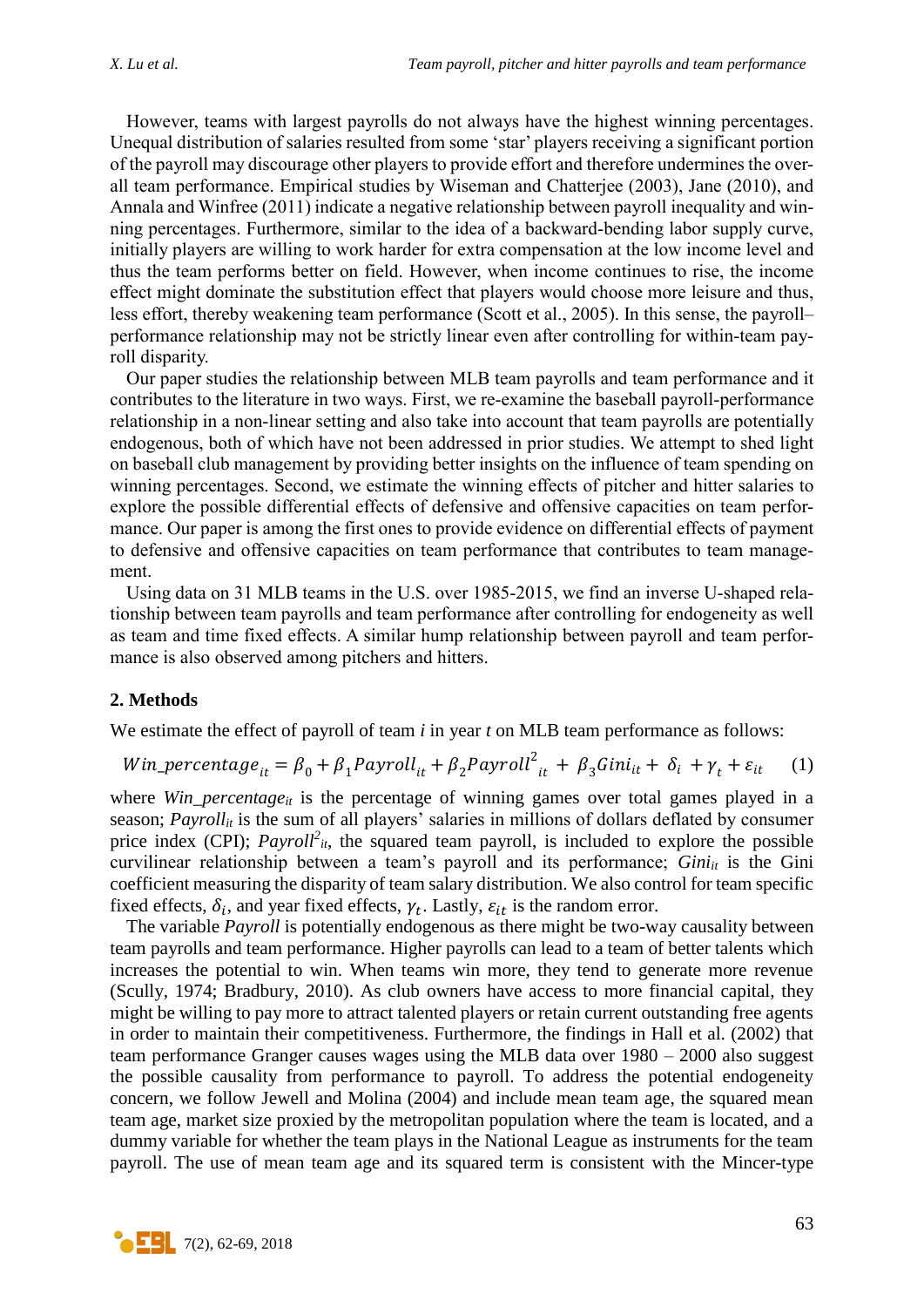earnings relationship. A large market size may help a team to generate more revenue and pay higher salaries but may not directly affect its winning percentage. The dummy variable controls for the possible difference in team salary structure between the National League and the American League.

To explore the offensive and defensive contributions to team victories, we define pitchers as defensive players and hitters as offensive players, following Scully (1974). While this method of categorizing is not perfect because there is no clear definition of defensive or offensive position in MLB, it is an efficient way to capture most players that fall into these two categories. Then we aggregate salaries of pitchers and hitters by team to generate variables *Pitcher\_payroll* and *Hitter\_payroll*, which are also converted to real values using CPI. We will substitute *Payroll* in Eq. 1 by *Pitcher\_payroll* and *Hitter\_payroll* respectively as well as their squared term and present the estimated results in Section 4.

# **3. Data**

All baseball related data are obtained from the website of the Lahman Baseball Database2. The winning percentage (*Win\_percentage*) is constructed by taking the wins of each team divided by total games played in a year multiplied by 100. The winning percentage takes a value between zero and 100. Team payroll, pitcher payroll or hitter payroll is an aggregate of salaries over all players, pitchers or hitters measured in millions of dollars. The salary data are open day salaries. In the case that players may be hurt, traded, or called up during a season and thus are not able to play, the salaries of players who do not play a single game in a season are not included in the total team salary. Furthermore, to rid the impact of inflation, all payroll variables are divided by CPI and converted to their real value. The CPI data are obtained from the Bureau of Labor Statistics, with a base year of 1982-1984. The Gini coefficient measuring the disparity of player salary distribution is calculated by authors for each team in every year. The Gini coefficient is an index between zero and one. Data on the U.S. metropolitan population are obtained from the Bureau of Economic Analysis. For Canadian teams, the data on metropolitan population are from Statistics Canada.

| Arizona Diamondbacks          | Minnesota Twins             |
|-------------------------------|-----------------------------|
| Atlanta Braves                | <b>Montreal Expos</b>       |
| <b>Baltimore Orioles</b>      | New York Yankees            |
| <b>Boston Red Sox</b>         | New York Mets               |
| Chicago White Sox             | <b>Oakland Athletics</b>    |
| Chicago Cubs                  | Philadelphia Phillies       |
| Cincinnati Reds               | <b>Pittsburgh Pirates</b>   |
| Cleveland Indians             | San Diego Padres            |
| Colorado Rockies              | <b>Seattle Mariners</b>     |
| Detroit Tigers                | San Francisco Giants        |
| <b>Houston Astros</b>         | <b>St.</b> Louis Cardinals  |
| <b>Kansas City Royals</b>     | Tampa Bay Rays              |
| Los Angeles Angels of Anaheim | <b>Texas Rangers</b>        |
| Los Angeles Dodgers           | <b>Toronto Blue Jays</b>    |
| Miami Marlins                 | <b>Washington Nationals</b> |
| Milwaukee Brewers             |                             |

*Table 1.* MLB team list.

<sup>2</sup> http://www.seanlahman.com/baseball-archive/statistics/.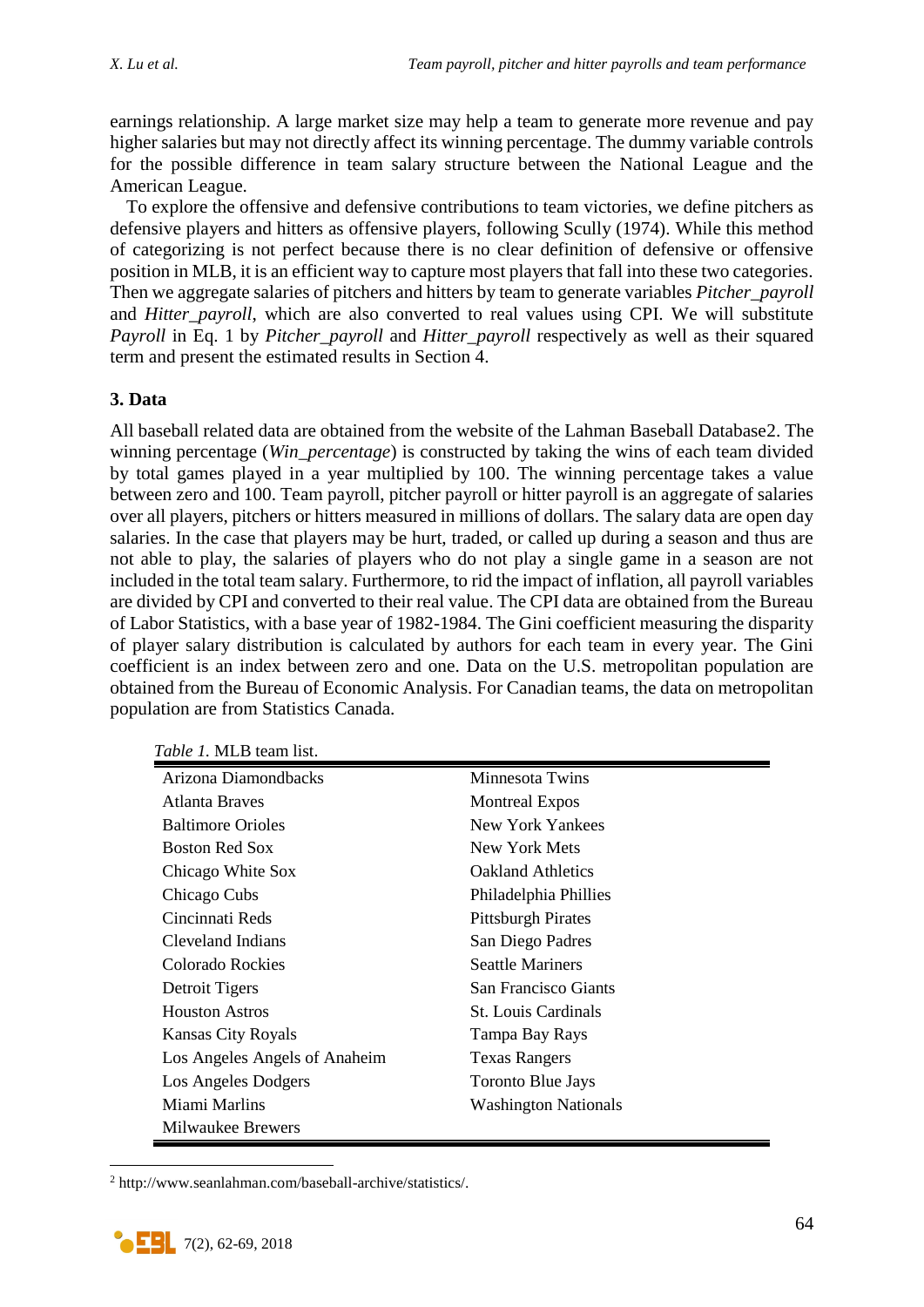| Variable                    | <i>Obs</i> | Mean   | <i>Std. Dev.</i> | Min    | Max     |
|-----------------------------|------------|--------|------------------|--------|---------|
| Win_percentage $(\% )$      | 888        | 49.985 | 6.880            | 26.543 | 71.605  |
| Payroll (\$million)         | 888        | 29.167 | 17.273           | 0.450  | 106.676 |
| Gini (units)                | 888        | 0.561  | 0.074            | 0.286  | 0.750   |
| Pitcher_payroll (\$million) | 888        | 13.413 | 8.548            | 0.546  | 49.486  |
| Hitter_payroll (\$million)  | 888        | 17.514 | 10.922           | 0.229  | 66.960  |

*Table 2.* Descriptive statistics.

Determined by data availability, our sample covers 31 MLB teams over 1985 - 2015. The sample is unbalanced. We provide the list of teams in Table 1 and descriptive statistics in Table 2. A scatter plot of polynomial estimates of winning percentage against team payroll is presented in Figure 1, which shows that winning percentage trends up as team payroll increases but starts to decline when team payroll is about \$90 million.



*Figure 1.* Polynomial plot of winning percentage and team payroll.

# **4. Results**

Fixed-effects estimated results of Eq. 1 are displayed in columns (1) and (2) in Table 3. Both regressions show that a team's payroll is an important factor to predict its winning percentage, which echoes findings in previous studies. Furthermore, our results show strong support for the non-linear relationship between team payroll and team performance. The coefficient on payroll is positive and significant at the 1% level and the coefficient on squared payroll is negative and significant at the 5% level or better in both regressions. Regression 3.2 suggests that for an average MLB team in 2015 with a payroll at \$49 million, a \$1 million rise in team payroll will increase the team winning percentage by 0.3 percentage point, which is approximately an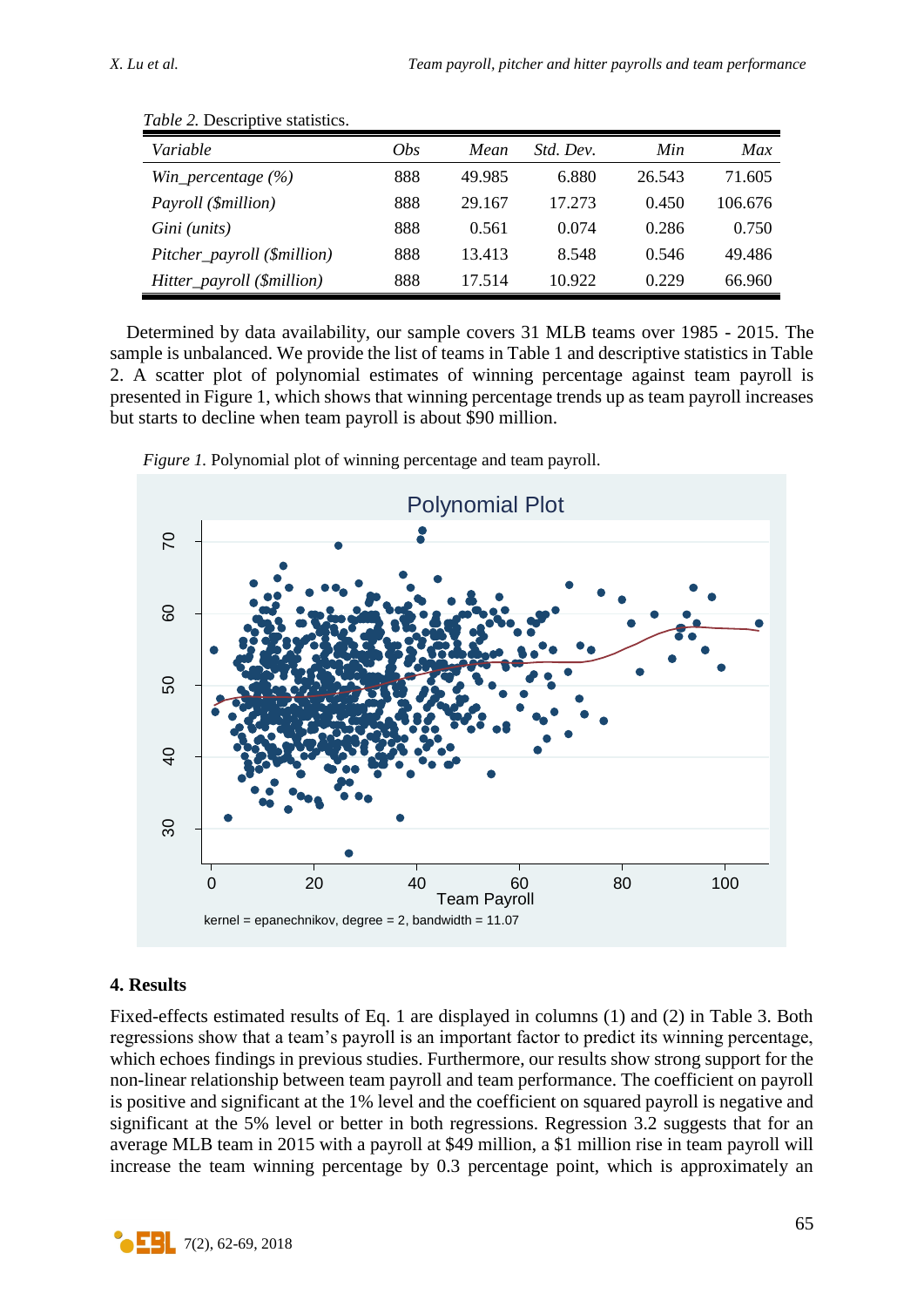increase of 0.5 game in wins, on average.<sup>3,4</sup> In other words, to win one additional game, the team needs to increase its payroll by \$2 million, a 4.1% increase from the sample average MLB team payroll in 2015. These results provide a possible explanation why MLB teams continue to pay higher salaries to their players. Furthermore, regression 3.2 indicates that the positive effect of an increase in payroll on team performance peaks at about \$87.6 million, consistent with our observation from Figure 1. Our results imply that initially, offering higher salaries to attract talents would have a positive impact on team performance. However, beyond the inflection point, there could be a drop in winning percentages associated with higher payrolls.

| <b>FE</b><br>$FE$ - $IV$<br><b>FE</b><br>${\cal F}{\cal E}$<br>FE-IV<br>FE<br><b>FE</b><br>$0.425***$<br>$0.701***$<br>$0.352**$<br>$0.409***$<br>Payroll | FE-IV      |
|-----------------------------------------------------------------------------------------------------------------------------------------------------------|------------|
|                                                                                                                                                           |            |
|                                                                                                                                                           |            |
| [0.131]<br>[0.171]<br>[0.065]<br>[0.083]                                                                                                                  |            |
| $-0.003***$<br>$-0.004**$<br>$-0.002$<br>$-0.003***$<br>Payroll <sup>2</sup>                                                                              |            |
| [0.001]<br>[0.002]<br>[0.002]<br>[0.001]                                                                                                                  |            |
| $-0.043$<br>Top_Payroll                                                                                                                                   |            |
| [0.348]                                                                                                                                                   |            |
| $-12.629 -20.137*** -17.734*** -17.162*** -20.846*** -27.086***$<br>Gini<br>$-20.096***$ $-21.407***$                                                     |            |
| [4.811]<br>[10.043]<br>[6.262]<br>[5.027]<br>[5.044]<br>[5.173]<br>[5.145]                                                                                | [5.419]    |
| $0.659***$<br>$1.414***$<br>Pitcher_payroll                                                                                                               |            |
| [0.116]<br>[0.332]                                                                                                                                        |            |
| $-0.009***$<br>$-0.015*$<br>Pitcher_payroll <sup>2</sup>                                                                                                  |            |
| [0.002]<br>[0.009]                                                                                                                                        |            |
| $0.393***$<br>Hitter_payroll                                                                                                                              | 1.282***   |
| [0.086]                                                                                                                                                   | [0.265]    |
| $-0.004***$<br>Hitter_payroll <sup>2</sup>                                                                                                                | $-0.014**$ |
| [0.001]                                                                                                                                                   | [0.006]    |
| kleibergen-Paap                                                                                                                                           |            |
| 0.0018<br>0.0000<br>underidentification                                                                                                                   | 0.0000     |
| test: p value                                                                                                                                             |            |
| Hansen overidenti-                                                                                                                                        |            |
| 0.1946<br>0.6414<br>fication test: p<br>value                                                                                                             | 0.2627     |
| Yes<br>Yes<br>Yes<br>Yes<br>Year fixed effect<br>Yes<br>Yes<br>Yes                                                                                        | Yes        |
| Yes<br>Yes<br>Yes<br>Yes<br>Yes<br>Yes<br>Team fixed effect<br>Yes                                                                                        | Yes        |
| 888<br>888<br>888<br><i><b>Observation</b></i><br>888<br>303<br>585<br>888                                                                                | 888        |
| 0.0612<br>0.1097<br>0.0454<br>0.1236<br>0.1352<br>0.0785<br>0.0994<br>R-squared                                                                           | 0.1115     |

*Table 3.* Regression results.

Note: Robust standard errors in brackets, \*\*\*  $p<0.01$ , \*\*  $p<0.05$ , \*  $p<0.1$ .

<sup>&</sup>lt;sup>3</sup> The average number of games played in a season over the sample period is 160; as a result, a 0.3 percentage point increase in winning percentage is equivalent to winning an additional 0.48 game, which is obtained by 0.003\*160=0.48.

<sup>&</sup>lt;sup>4</sup> Test statistics suggest that the instruments are valid because the null hypothesis of the kleibergen-Paap underidentification test is rejected at the 1% level and that of the Hansen over-identification test cannot be rejected at conventional levels.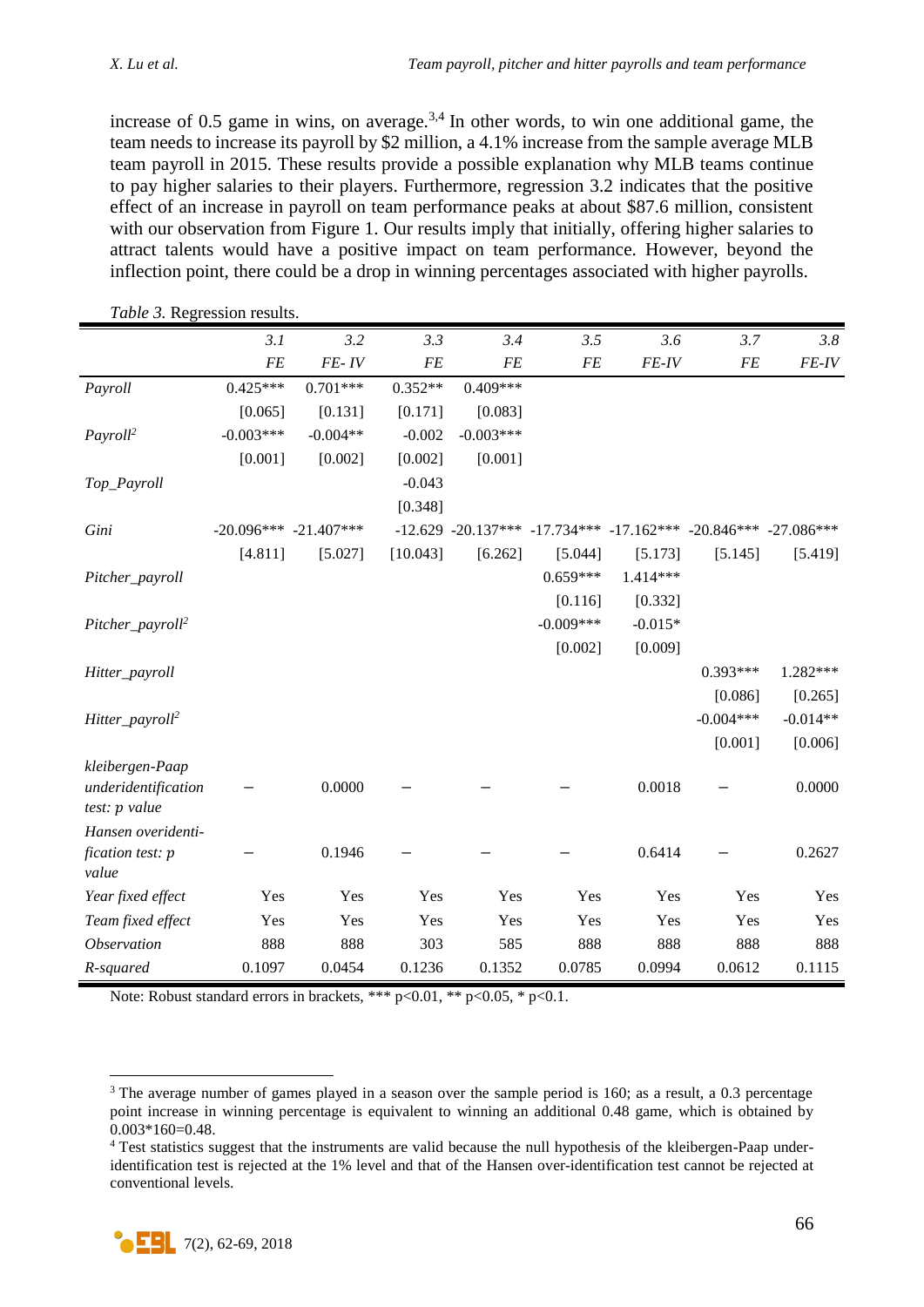The coefficient on the Gini coefficient is negatively significant, suggesting that unequal distribution of salary is associated with a lower team performance. This is consistent with the argument that greater salary inequality can lead to lower team productivity and less cooperation among players and hence worsen team performance. One could argue that the negative effect of salary dispersion on winning percentage could be attributed to some high-paid players producing at a level that does not justify their pay, rather than less cooperation among team members. To further explore this, we consider a high-paid player as a player whose salary is three standard deviations above the team average. In regression 3.3, we create the variable *Top\_Payroll* as the sum of high-paid players' salaries and *Payroll* is redefined as the sum of other players' salaries in the team.<sup>5</sup> Meanwhile, Payroll<sup>2</sup> is still the squared team payroll including all players. The fixed-effects estimation shows that *Top\_Payroll* has an insignificant effect while the coefficient on payroll of the rest of players remains significantly positive. In the meantime, the coefficient of Gini coefficient becomes insignificant. For comparison, we reestimate Eq. 1 using observations from teams that do not have high-paid players and report findings in regression 3.4. Results in regression 3.4 are similar to those in regressions 3.1 and 3.2, confirming the hypothesis that greater salary dispersion reduces within team cooperation and thereby negatively affects team winning percentage. Indeed, the findings in regression 3.3 also suggest that a significant share (about 21%) of team salary paid to the superstars may not always be worthwhile considering the insignificant effect of high-paid players' salary on wins.<sup>6</sup>

Results of the winning effects of defensive and offensive payrolls on team performance are reported in regressions  $3.5 - 3.8$ . Both positions contribute positively to team winning percentages and a similar hump shape relationship exists between each position's payroll and team performance. In particular, regressions 3.6 and 3.8 suggest that a \$1 million increase in pitcher payroll will increase the winning percentage by 1.01 percentage points on average and a similar increase in hitter payroll is associated with a 0.79 percentage point improvement in winning percentage on average. <sup>8</sup> Further computation reveals that the inflection point associated with pitcher payroll is around \$47.13 million and the inflection point associated with hitter payroll is about \$45.79 million.

It is well known that baseball salaries have increased much faster than other prices. As a robustness check, we replace our payroll variable by a typified variable  $(Z_{Pavroll})$  in our regressions. The typified payroll is constructed by subtracting the average payroll of all teams in year *t* from the payroll of team *i* in year *t* and then dividing the difference by the standard deviation of payroll for all teams in year *t*. Similarly, we transform pitcher and hitter payrolls to their corresponding typified variables as well. We substitute *Payroll* and squared *Payroll* in Eq. 1 by the typified payroll variable and its squared term. The fixed-effects and IV fixedeffects results using the typified payroll are presented in regressions 4.1 and 4.2 of Table 4.<sup>9</sup> The findings are qualitatively similar to those in Table 3 – initially, a rise in team payrolls will lead to better performance; but once beyond the inflection point, further rise in team payrolls tend to decrease the winning percentage. This curvilinear relationship, by and large, holds for the typified payroll of pitcher and hitter as displayed in regressions 4.3, 4.5 and 4.6, although the coefficient of squared typified pitcher payroll is not estimated precisely in regression 4.4.

<sup>&</sup>lt;sup>9</sup> The mean team age and its squared term, metropolitan population and the dummy variable for national league are indicated as weak instruments for typified payroll variables. To address this concern, we include the first and second lags of typified payroll and its quadratic term as potential instruments. The specific instruments included in the regression are determined by the kleibergen-Paap under-identification and Hansen over-identification tests.



<sup>5</sup> *Top\_Payroll* and *Payroll* are both deflated by CPI.

<sup>6</sup> The mean salary for high-paid players is \$5.20 million, accounting for 21% of the team salary; while the average team salary including high-paid players is \$24.73 million.

<sup>7</sup> Regressions 3.6 and 3.8 employ the same instruments as in regression 3.2. The instruments are valid as well.

<sup>&</sup>lt;sup>8</sup> These estimates are based on the sample averages of hitter and pitcher payrolls.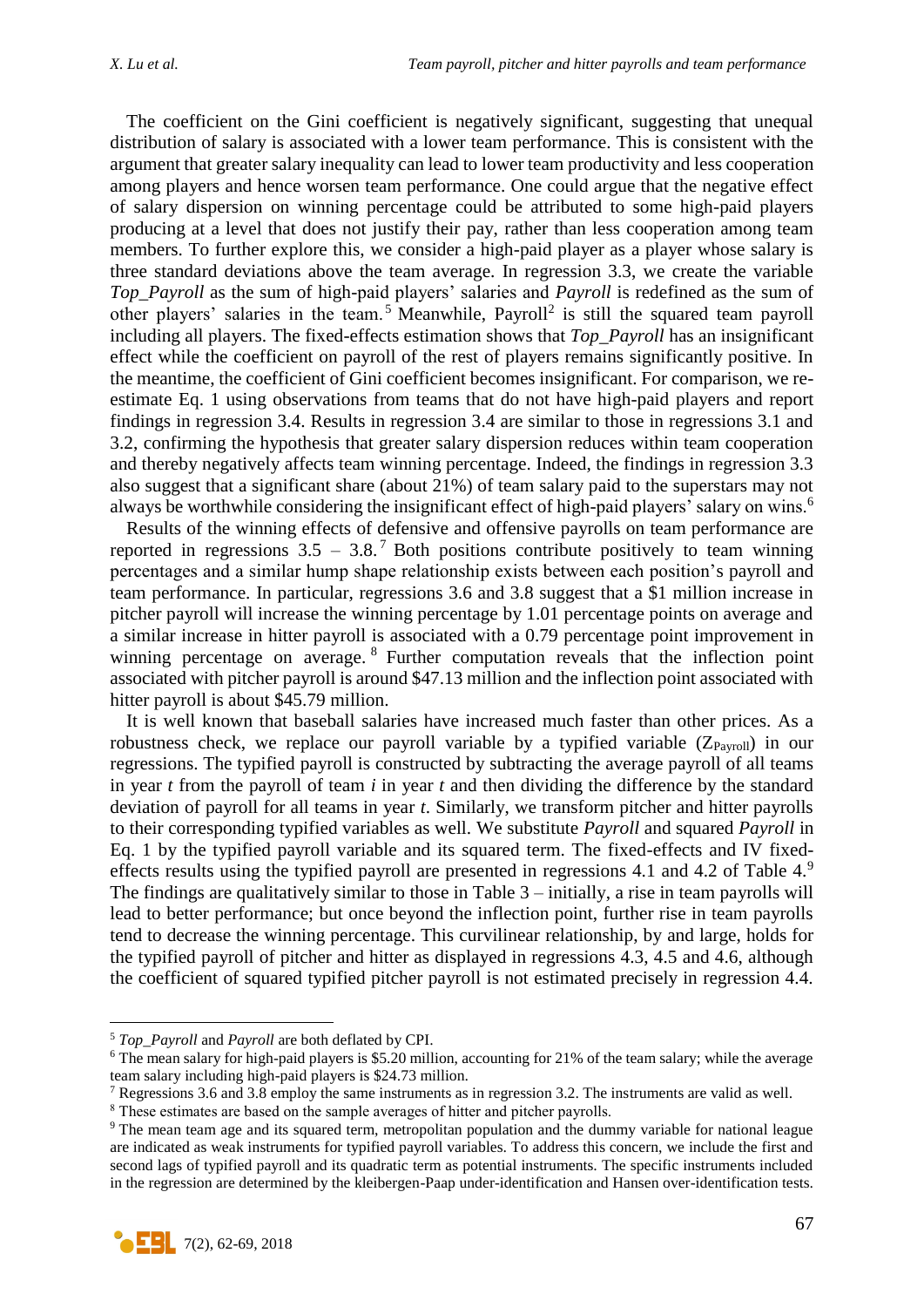We also note that the  $R^2$  values in Table 4 have improved compared to those in Table 3, yet they are still relatively low. This could be due to the long time span of our sample. For example, the  $R^2$  based on the full sample in Annala and Winfree (2011) is 0.1882 using the U.S. MLB data over 1985-2004, comparable in value to the  $R^2$  in our regressions.

|                            | 4.1          | 4.2          | 4.3          | 4.4          | 4.5          | 4.6          |
|----------------------------|--------------|--------------|--------------|--------------|--------------|--------------|
|                            | <b>FE</b>    | <b>FE-IV</b> | <b>FE</b>    | <b>FE-IV</b> | <b>FE</b>    | $FE-IV$      |
| $Z_{Payroll}$              | 2.438***     | 4.759***     |              |              |              |              |
|                            | [0.293]      | [0.567]      |              |              |              |              |
| $Z_{Payroll}^2$            | $-0.296*$    | $-0.391*$    |              |              |              |              |
|                            | [0.177]      | [0.234]      |              |              |              |              |
| Gini                       | $-18.765***$ | $-21.554***$ | $-17.293***$ | $-20.977***$ | $-20.583***$ | $-30.377***$ |
|                            | [4.458]      | [5.557]      | [4.501]      | [5.787]      | [4.500]      | [5.934]      |
| $Z_{PitcherPayroll}$       |              |              | 3.187***     | 2.974***     |              |              |
|                            |              |              | [0.528]      | [0.972]      |              |              |
| $Z_{PitcherPayroll}^2$     |              |              | $-1.311*$    | $-1.847$     |              |              |
|                            |              |              | [0.670]      | [1.447]      |              |              |
| Z <sub>HitterPayroll</sub> |              |              |              |              | $1.562***$   | 5.414***     |
|                            |              |              |              |              | [0.280]      | [0.659]      |
| $Z_{HitterPayroll}^2$      |              |              |              |              | $-0.317*$    | $-1.095***$  |
|                            |              |              |              |              | [0.176]      | [0.385]      |
| kleibergen-Paap            |              |              |              |              |              |              |
| underidentification        |              | 0.000        |              | 0.000        |              | 0.000        |
| test: p value              |              |              |              |              |              |              |
| Hansen overidenti-         |              |              |              |              |              |              |
| fication test: p<br>value  |              | 0.1452       |              | 0.3290       |              | 0.7640       |
| Year fixed effect          | Yes          | Yes          | Yes          | Yes          | Yes          | Yes          |
| Team fixed effect          | Yes          | Yes          | Yes          | Yes          | Yes          | Yes          |
| <i><b>Observations</b></i> | 888          | 798          | 888          | 826          | 888          | 826          |
| R-squared                  | 0.149        | 0.0523       | 0.104        | 0.0917       | 0.0890       | 0.149        |

*Table 4.* Robustness check.

Notes: Robust standard errors in brackets, \*\*\*  $p<0.01$ , \*\*  $p<0.05$ , \*  $p<0.1$ .

# **5. Conclusion**

This study assesses the relationship between MLB team payrolls and winning percentages. Our findings suggest that initially when a team pays more to players, it can enhance its winning percentage. Yet, such a positive effect disappears after a threshold value of team payroll is reached. Our results remain robust after we control for possible endogeneity of a team's payroll as well as to an alternative measure of team payroll. Furthermore, we look at pitcher and hitter payrolls to disentangle the winning effects of defensive and offensive capacities. We find a similar inverse U-shaped relationship between salaries for pitchers and hitters and winning percentages.

# **References**

Annala, C. N., and Winfree, J. (2011) Salary distribution and team performance in Major League Baseball, *Sport Management Review*, 14(2), 167-175.